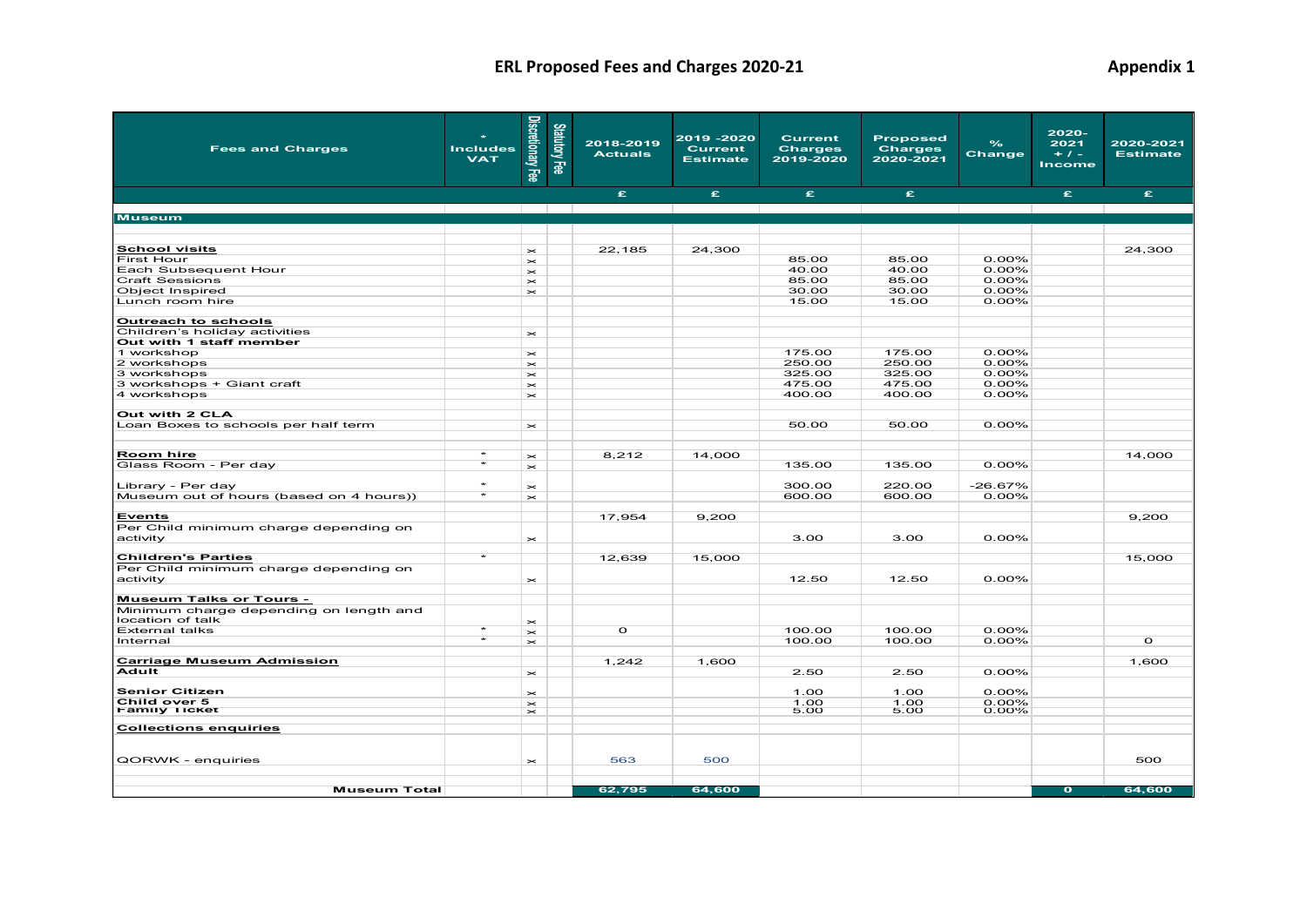| <b>Fees and Charges</b>                             | <b>Includes</b><br><b>VAT</b> | Discretionary Fee                  | <b>Statutory Fee</b> | 2018-2019<br><b>Actuals</b> | 2019 - 2020<br><b>Current</b><br><b>Estimate</b> | <b>Current</b><br><b>Charges</b><br>2019-2020 | <b>Proposed</b><br><b>Charges</b><br>2020-2021 | $\frac{9}{6}$<br><b>Change</b> | 2020-<br>2021<br>$+1-$<br><b>Income</b> | 2020-2021<br><b>Estimate</b> |
|-----------------------------------------------------|-------------------------------|------------------------------------|----------------------|-----------------------------|--------------------------------------------------|-----------------------------------------------|------------------------------------------------|--------------------------------|-----------------------------------------|------------------------------|
|                                                     |                               |                                    |                      | £.                          | £.                                               | £.                                            | £                                              |                                | £.                                      | £.                           |
|                                                     |                               |                                    |                      |                             |                                                  |                                               |                                                |                                |                                         |                              |
| <b>Market</b>                                       |                               |                                    |                      |                             |                                                  |                                               |                                                |                                |                                         |                              |
|                                                     |                               |                                    |                      |                             |                                                  |                                               |                                                |                                |                                         |                              |
| <b>Office Rent C250</b>                             |                               |                                    |                      |                             |                                                  |                                               |                                                |                                |                                         |                              |
| Mon/Tue/Fri charge per month 1st April - 31st March |                               | $\mathbf{\times}$                  |                      | 4,956                       | 4,360                                            | 460.00                                        | 460.00                                         | $0.00\%$                       | $\Omega$                                | 4,360                        |
| Tuesday & Saturday Market Pitches C223/C226         |                               |                                    |                      | 48,254                      | 66,040                                           |                                               |                                                |                                | $\overline{O}$                          | 66,040                       |
| <b>Open Market</b>                                  |                               |                                    |                      |                             |                                                  |                                               |                                                |                                |                                         |                              |
| Regular Rate Market Square                          |                               |                                    |                      |                             |                                                  |                                               |                                                |                                |                                         |                              |
| Up to 10 feet - 1 April - 31 Dec                    |                               | $\mathord{\Join}$                  |                      |                             |                                                  | 25.00                                         | 25.00                                          | $0.00\%$                       |                                         |                              |
| Up to 10 feet - 1 Jan - 31 Mar                      |                               | $\mathord{\vphantom{1}}^{\text{}}$ |                      |                             |                                                  | 18.00                                         | 18.00                                          | $0.00\%$                       |                                         |                              |
| Undercroft Rate - 1 April - 31 Dec                  |                               | $\mathord{\Join}$                  |                      |                             |                                                  | 26.00                                         | 26.00                                          | $0.00\%$                       |                                         |                              |
| Undercroft Rate - 1 Jan - 31 Mar                    |                               | $\mathord{\Join}$                  |                      |                             |                                                  | 19.00                                         | 19.00                                          | $0.00\%$                       |                                         |                              |
| <b>Saturday Rate for 2 day Traders</b>              |                               |                                    |                      |                             |                                                  |                                               |                                                |                                |                                         |                              |
| Up to 10 feet (2 day Trader) - 1 April - 31 Dec     |                               | $\mathord{\Join}$                  |                      |                             |                                                  | 24.00                                         | 24.00                                          | 0.00%                          |                                         |                              |
| Up to 10 feet (2 day Trader) - 1 Jan - 31 Mar       |                               | $\mathord{\Join}$                  |                      |                             |                                                  | 17.00                                         | 17.00                                          | 0.00%                          |                                         |                              |
| Lettings-General C251/D358/C227                     |                               |                                    |                      | 78.957                      | 65.940                                           |                                               |                                                |                                | 4.000                                   | 69.940                       |
| <b>Hire of Agricultural Hall</b>                    |                               |                                    |                      |                             |                                                  |                                               |                                                |                                |                                         |                              |
| Standard Hire - per day - regular hire              |                               | $\mathord{\thicksim}$              |                      |                             |                                                  | 400.00                                        | 400.00                                         | $0.00\%$                       |                                         |                              |
| Standard Hire - per day - casual hire               |                               | $\times$                           |                      |                             |                                                  | 495.00                                        | 495.00                                         | $0.00\%$                       |                                         |                              |
| Standard Hire minimum 3 hours                       |                               | $\mathbf{\times}$                  |                      |                             |                                                  | 35.00                                         | 35.00                                          | $0.00\%$                       |                                         |                              |
| Auctioneers - per hour                              |                               |                                    |                      |                             |                                                  |                                               | 30.00                                          |                                |                                         |                              |
|                                                     |                               |                                    |                      |                             |                                                  |                                               |                                                |                                |                                         |                              |
| <b>Local Community &amp; U16 Events</b>             |                               |                                    |                      |                             |                                                  |                                               |                                                |                                |                                         |                              |
| Per Day                                             |                               | $\pmb{\times}$                     |                      |                             |                                                  | 150.00                                        | 150.00                                         | $0.00\%$                       |                                         |                              |
| Per hour - minimum 3 hours                          |                               | $\mathord{\Join}$                  |                      |                             |                                                  | 35.00                                         | 35.00                                          | $0.00\%$                       |                                         |                              |
|                                                     |                               |                                    |                      |                             |                                                  |                                               |                                                |                                |                                         |                              |
| Boot Fair - When in undercroft                      |                               |                                    |                      |                             |                                                  |                                               |                                                |                                |                                         |                              |
| 10' - pitch (£10 per each additional 10' pitch)     |                               | $\mathord{\Join}$                  |                      |                             |                                                  | 10.00                                         | 15.00                                          | 50.00%                         |                                         |                              |
| <b>Commercial Hire</b>                              |                               |                                    |                      |                             |                                                  |                                               |                                                |                                |                                         |                              |
| Per half day (maximum 8 hours)                      |                               | $\mathord{\Join}$                  |                      |                             |                                                  | 545.00                                        | 545.00                                         | $0.00\%$                       |                                         |                              |
| Per day (over 8 hours)                              |                               | $\mathord{\Join}$                  |                      |                             |                                                  | 1,030.00                                      | 1,030.00                                       | 0.00%                          |                                         |                              |
| Hire of chairs for events - per 100                 |                               | $\mathord{\Join}$                  |                      |                             |                                                  | 47.00                                         | 47.00                                          | $0.00\%$                       |                                         |                              |
| <b>Farmers Market C253</b>                          |                               | $\mathord{\Join}$                  |                      | 3,504                       | 3.500                                            | 25.00                                         | 25.00                                          | $0.00\%$                       | $\Omega$                                | 3,500                        |
| Every other Friday - daily rate                     |                               |                                    |                      |                             |                                                  |                                               |                                                |                                |                                         |                              |
| April - March                                       |                               |                                    |                      |                             |                                                  |                                               |                                                |                                |                                         |                              |
|                                                     |                               |                                    |                      |                             |                                                  |                                               |                                                |                                |                                         |                              |
| <b>Market Total</b>                                 |                               |                                    |                      | 135.671                     | 139.840                                          |                                               |                                                |                                | 4.000                                   | 143.840                      |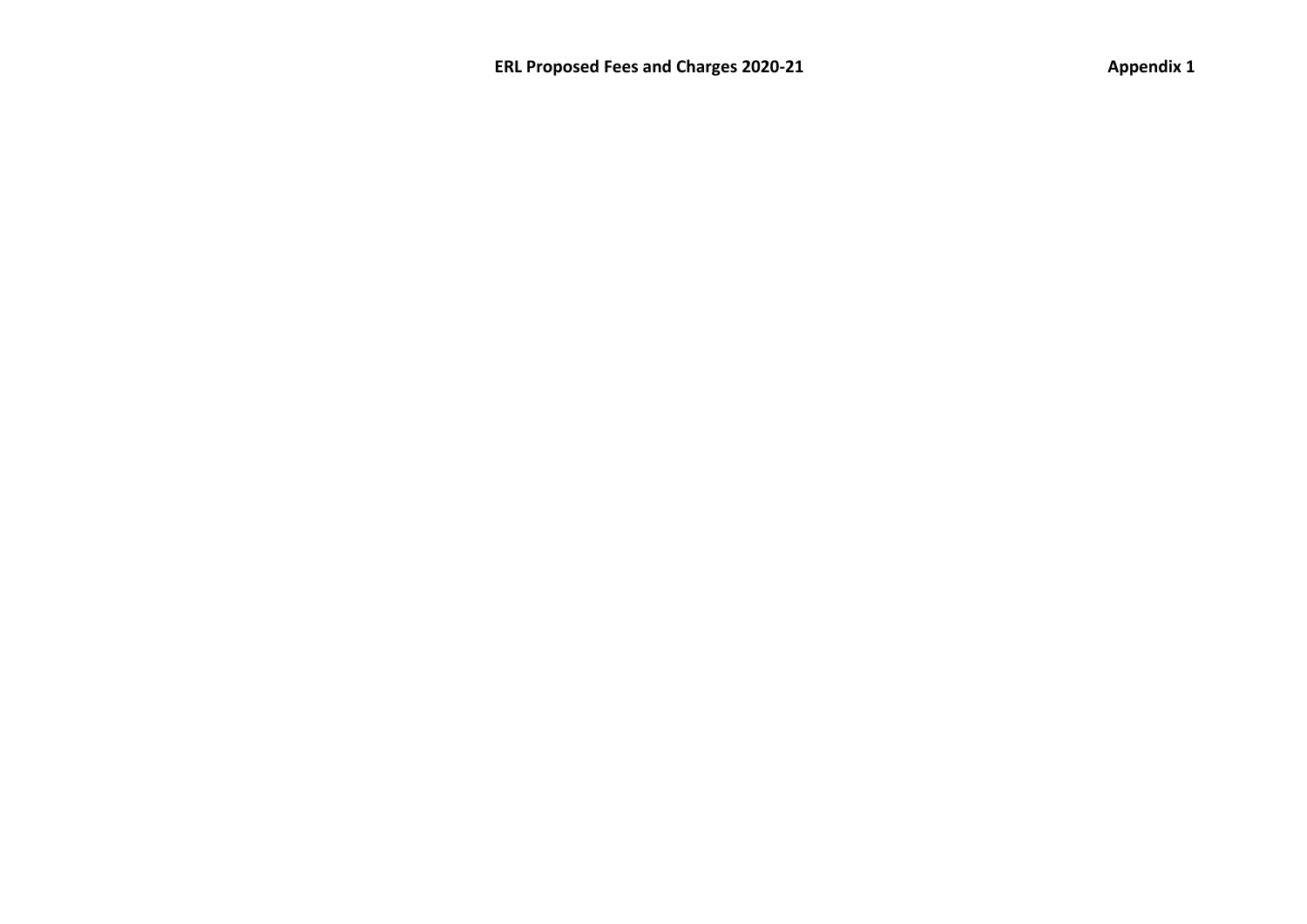| <b>Fees and Charges</b>                 | <b>Includes</b><br><b>VAT</b> | Discretionary Fee                  | Statutory Fee | 2018-2019<br><b>Actuals</b> | 2019 - 2020<br><b>Current</b><br><b>Estimate</b> | <b>Current</b><br><b>Charges</b><br>2019-2020 | <b>Proposed</b><br><b>Charges</b><br>2020-2021 | $\frac{9}{6}$<br>Change | 2020-<br>2021<br>$+1-$<br><b>Income</b> | 2020-2021<br><b>Estimate</b> |
|-----------------------------------------|-------------------------------|------------------------------------|---------------|-----------------------------|--------------------------------------------------|-----------------------------------------------|------------------------------------------------|-------------------------|-----------------------------------------|------------------------------|
|                                         |                               |                                    |               | £.                          | £.                                               | £.                                            | £.                                             |                         | £.                                      | £                            |
|                                         |                               | <b>Contract Contract</b>           |               |                             |                                                  |                                               |                                                |                         |                                         |                              |
| <b>Business Terrace</b>                 |                               |                                    |               |                             |                                                  |                                               |                                                |                         |                                         |                              |
|                                         |                               |                                    |               |                             |                                                  |                                               |                                                |                         |                                         |                              |
| Offices (month)                         |                               |                                    |               | 50,733                      | 57,140                                           |                                               |                                                |                         |                                         | 57,140                       |
| Office 1                                |                               | $\mathord{\vphantom{1}}^{\text{}}$ |               |                             |                                                  | 600.00                                        | 600.00                                         | $0.00\%$                | 0.00                                    |                              |
| Office 2                                |                               | $\!$                               |               |                             |                                                  | 250.00                                        | 250.00                                         | 0.00%                   | 0.00                                    |                              |
| Office 3                                |                               | $\mathord{\thicksim}$              |               |                             |                                                  | 250.00                                        | 250.00                                         | $0.00\%$                | 0.00                                    |                              |
| Office 4                                |                               | $\!$                               |               |                             |                                                  | 250.00                                        | 250.00                                         | $0.00\%$                | 0.00                                    |                              |
| Office 5                                |                               | $\mathord{\thicksim}$              |               |                             |                                                  | 360.00                                        | 360.00                                         | $0.00\%$                | 0.00                                    |                              |
| Office 6                                |                               | $\!$                               |               |                             |                                                  | 360.00                                        | 360.00                                         | 0.00%                   | 0.00                                    |                              |
| Office 7                                |                               | $\!$                               |               |                             |                                                  | 525.00                                        | 525.00                                         | 0.00%                   | 0.00                                    |                              |
| Office 8                                |                               | $\mathord{\thicksim}$              |               |                             |                                                  | 375.00                                        | 375.00                                         | $0.00\%$                | 0.00                                    |                              |
| Office 9                                |                               | $\!$                               |               |                             |                                                  | 500.00                                        | 500.00                                         | 0.00%                   | 0.00                                    |                              |
| Office 10                               |                               | $\mathord{\thicksim}$              |               |                             |                                                  | 375.00                                        | 375.00                                         | 0.00%                   | 0.00                                    |                              |
| Office 11                               |                               | $\mathord{\thicksim}$              |               |                             |                                                  | 250.00                                        | 250.00                                         | $0.00\%$                | 0.00                                    |                              |
| Office 12                               |                               | $\!$                               |               |                             |                                                  | 250.00                                        | 250.00                                         | 0.00%                   | 0.00                                    |                              |
| Hot desks and meeting space             |                               |                                    |               | 17,280                      | 27,840                                           |                                               |                                                |                         |                                         | 27,840                       |
| Hot desk day pass                       |                               | $\!$                               |               |                             |                                                  | 12.00                                         | 12.00                                          | $0.00\%$                |                                         |                              |
| Hot desk package 30 (month)             |                               | $\!$                               |               |                             |                                                  | 48.00                                         | 48.00                                          | $0.00\%$                |                                         |                              |
| Hot desk package 50 (month)             |                               | $\!$                               |               |                             |                                                  | 75.00                                         | 75.00                                          | 0.00%                   |                                         |                              |
| Hot desk package 100 (month)            |                               | $\mathord{\thicksim}$              |               |                             |                                                  | 144.00                                        | 144.00                                         | $0.00\%$                |                                         |                              |
| Hot desk unlimited (month)              |                               | $\mathord{\thicksim}$              |               |                             |                                                  | 195.00                                        | 195.00                                         | 0.00%                   |                                         |                              |
| Meeting room (hour)                     |                               | $\!$                               |               |                             |                                                  | 6.00                                          | 6.00                                           | 0.00%                   |                                         |                              |
| Seminar Room (half day)                 |                               | $\mathord{\thicksim}$              |               |                             |                                                  | 70.00                                         | 70.00                                          | $0.00\%$                |                                         |                              |
| Seminar Room (full day)                 |                               | $\mathord{\thicksim}$              |               |                             |                                                  | 150.00                                        | 150.00                                         | 0.00%                   |                                         |                              |
| <b>Business Terrace Total</b>           |                               |                                    |               | 68,013                      | 84,980                                           |                                               |                                                |                         | $\bullet$                               | 84,980                       |
| <b>Business Terrace Expansion</b>       |                               |                                    |               |                             |                                                  |                                               |                                                |                         |                                         |                              |
| Offices (month)                         |                               |                                    |               | 109,811                     | 184,220                                          |                                               |                                                |                         |                                         | 205,328                      |
| Office 13                               |                               | $\!$                               |               |                             |                                                  | 845.00                                        | 861.90                                         | 2.00%                   | 202.80                                  |                              |
| Office 14                               |                               | $\!$                               |               |                             |                                                  | 496.00                                        | 505.92                                         | 2.00%                   | 119.04                                  |                              |
| Office 15                               |                               | $\!$                               |               |                             |                                                  | 1,457.00                                      | 1,486.14                                       | 2.00%                   | 349.68                                  |                              |
| Office 16                               |                               | $\mathord{\vphantom{1}}^{\text{}}$ |               |                             |                                                  | 1,165.00                                      | 1,165.00                                       | 0.00%                   | 0.00                                    |                              |
| Office 17                               |                               | $\!$                               |               |                             |                                                  | 1,078.00                                      | 1,078.00                                       | $0.00\%$                | 0.00                                    |                              |
| Office 18                               |                               | $\!$                               |               |                             |                                                  | 1,665.00                                      | 1,665.00                                       | 0.00%                   | 0.00                                    |                              |
| Office 19                               |                               | $\mathord{\thicksim}$              |               |                             |                                                  | 3,177.00                                      | 3,177.00                                       | 0.00%                   | 0.00                                    |                              |
| Office 20                               |                               | $\mathord{\vphantom{1}}^{\text{}}$ |               |                             |                                                  | 849.00                                        | 849.00                                         | 0.00%                   | 0.00                                    |                              |
| Office 21                               |                               | $\mathord{\vphantom{1}}^{\text{}}$ |               |                             |                                                  | 848.00                                        | 848.00                                         | $0.00\%$                | 0.00                                    |                              |
| Office 22                               |                               | $\mathord{\thicksim}$              |               |                             |                                                  | 1,978.00                                      | 1,978.00                                       | $0.00\%$                | 0.00                                    |                              |
| Office 23                               |                               |                                    |               |                             |                                                  | 1,820.00                                      | 1,856.40                                       | 2.00%                   | 436.80                                  |                              |
| <b>Business Terrace Expansion Total</b> |                               |                                    |               | 109,811                     | 184,220                                          |                                               |                                                |                         | 21,108                                  | 205,328                      |